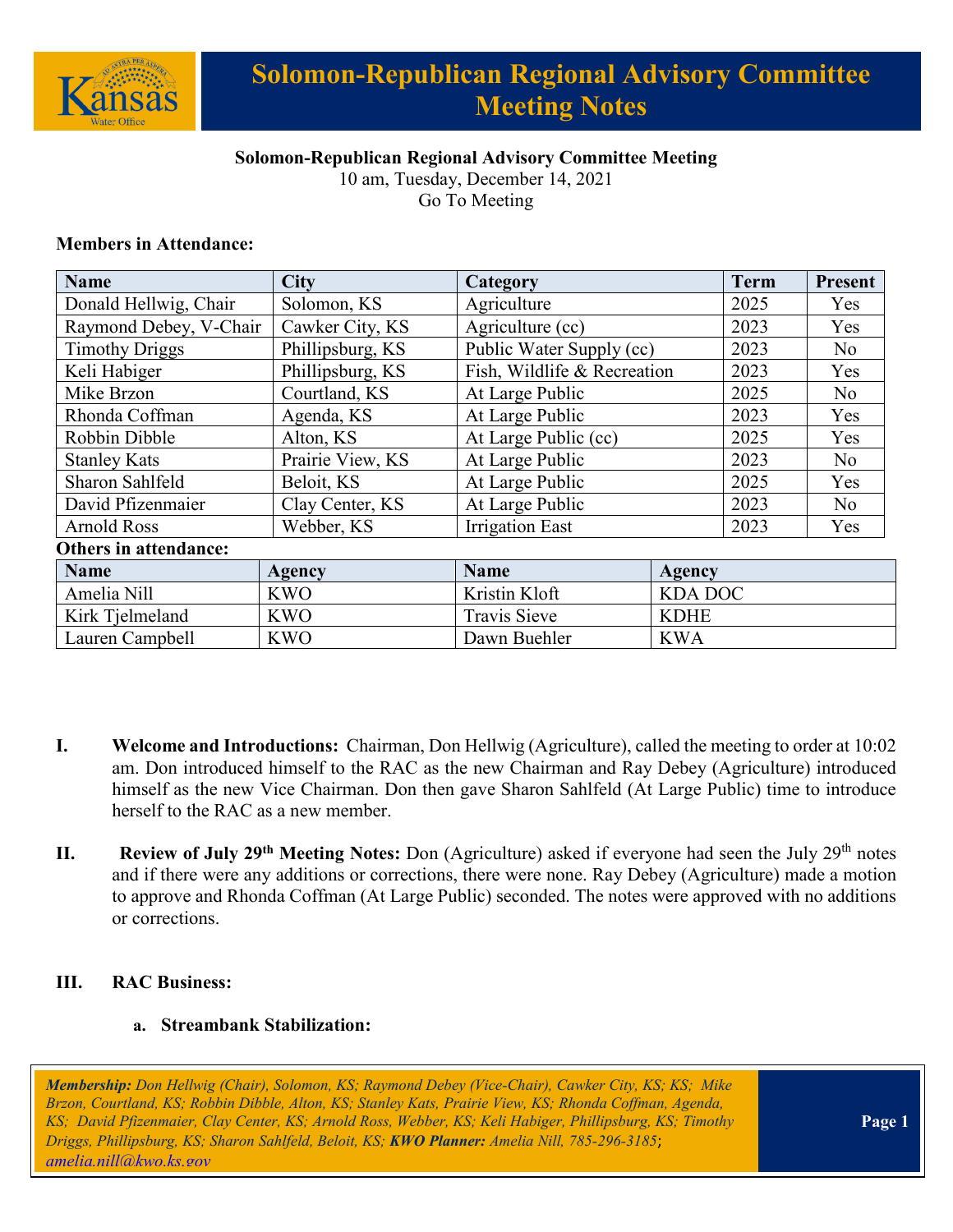

# **Solomon-Republican Regional Advisory Committee Meeting Notes**

i. Kristin Kloft (KDA-DOC) gave a presentation to the RAC on the practices of streambank stabilization. She described the agencies and partners that are involved in the stream team, how project locations are selected, and the process of actually stabilizing the streambanks. At the end of Kristin's (KDA-DOC) presentation, Don (Agriculture) asked how the payment process works. Kristin (KDA-DOC) stated that the team tries to keep smaller projects at \$10,000 or less and that they cover up to 80% of project costs.

### **b. Recent Success in Kansas Water:**

i. Dawn Buehler, Chair of the Kansas Water Authority (KWA), presented to the RAC the recent successes seen in Kansas Water. She discussed several different projects from Water Injection Dredging, Streambank Stabilization, Kansas Reservoir Protection Initiative to many others that have seen successes in funding, project implementation, ecosystem protections and other valuable ways. Dawn (KWA) also touched on the important role that partnerships have played in achieving these successes. She encouraged the RAC members to continue advocating and educating within their area in order to continue to see successes in Kansas Water.

## **c. Black Vermillion Water Quality Success Story:**

i. Travis Sieve (KDHE) gave a presentation to the RAC on the success seen in improving the water quality of the Black Vermillion. He described the partners involved in this project as well as the strategies of their management plan. Travis stated that by implementing soil health/regenerative agricultural practices and focusing on nutrient management within the watershed, they were able to achieve their goal of improved water quality. With the improvement of water quality, they have seen enhancements in the health of the aquatic life and the surrounding ecosystem. Lauren Campbell (KWO) asked if they have direct contact with the farmers and what was the biggest hindrance to implementing new practices for this project. Travis (KDHE) said that the Conservation District managers and the WRAPS coordinators are the main points of contact and that the hardest part was asking people to make a change. He said this was mitigated by starting small and encouraging farmer to farmer interactions. Dawn Buehler (KWA) stated that shed liked the highlighting of the partnerships in this project and that they are usually the backbone to success.

### **d. Kansas Water Plan Update:**

i. Amelia Nill (KWO) stated that the Kansas Water Office is currently in the process of incorporating the feedback received from the public comment period. The KWO had initially planned to present the new draft, with the public comment feedback included, at the December 1<sup>st</sup> Kansas Water Authority meeting, but the KWO had received many more comments than originally anticipated. The KWO is taking adequate time to address each comment appropriately. The KWO is working now to finalize a new draft to present at the January KWA meeting.

### **e. Additional KWO Updates:**

**i.** Amelia (KWO) provided the RAC with updates regarding recent events of the Kansas Water Office. She mentioned that the Governor's Water conference had recently occurred

*Membership: Don Hellwig (Chair), Solomon, KS; Raymond Debey (Vice-Chair), Cawker City, KS; KS; Mike Brzon, Courtland, KS; Robbin Dibble, Alton, KS; Stanley Kats, Prairie View, KS; Rhonda Coffman, Agenda, KS; David Pfizenmaier, Clay Center, KS; Arnold Ross, Webber, KS; Keli Habiger, Phillipsburg, KS; Timothy Driggs, Phillipsburg, KS; Sharon Sahlfeld, Beloit, KS; KWO Planner: Amelia Nill, 785-296-3185*; *[amelia.nill@kwo.ks.gov](mailto:amelia.nill@kwo.ks.gov)*